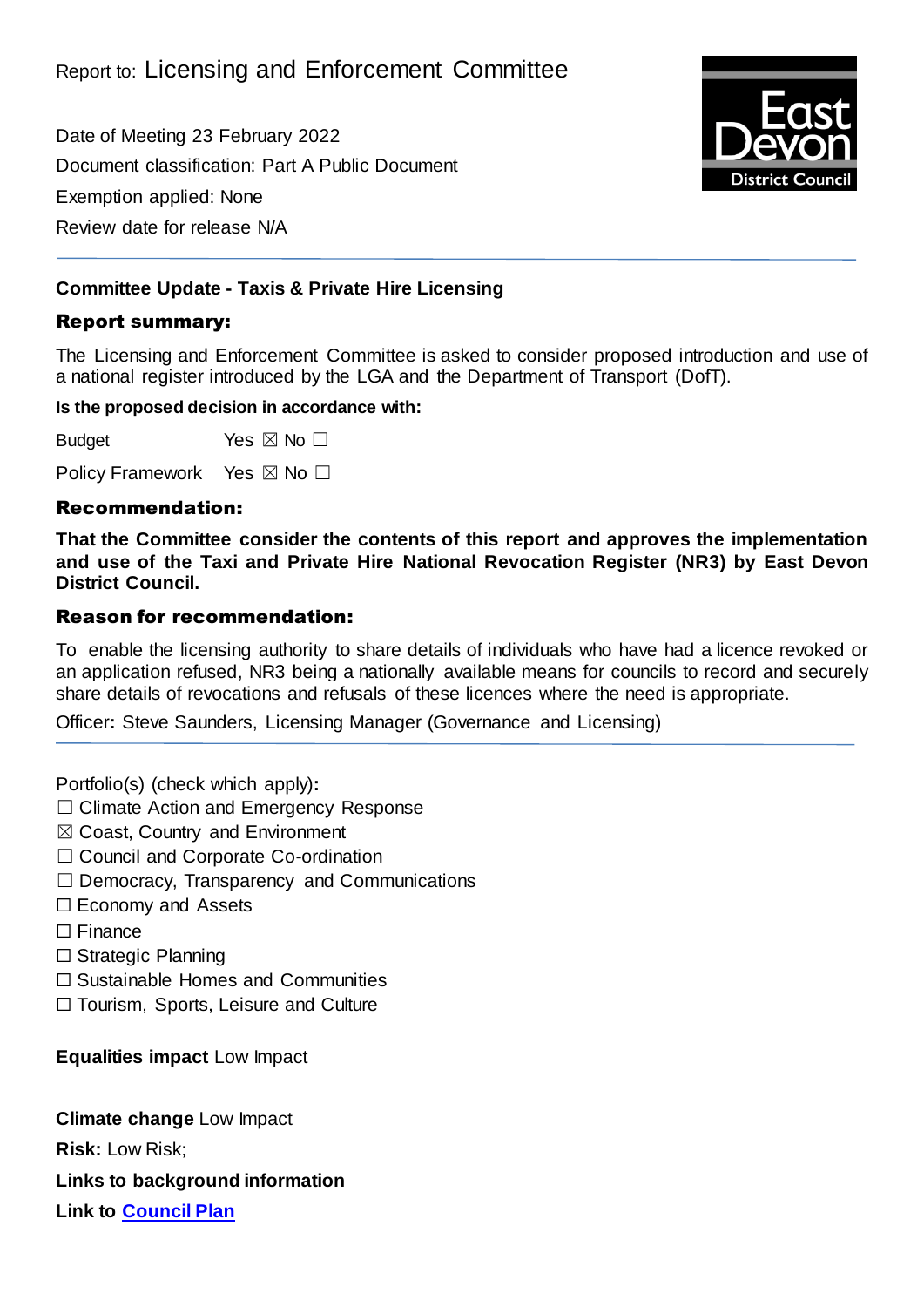Priorities (check which apply)

 $\Box$  Better homes and communities for all

☐ A greener East Devon

 $\boxtimes$  A resilient economy

# **Report in full**

# 1 Background

- 1.1 The National Register of Taxi Licence Refusals and Revocations (NR3) aims to prevent drivers who have had a Taxi or Private Hire licence revoked or an application refused, from applying to another authority to dishonestly obtain a licence by failing to disclose their previous licensing history. NR3 enables authorities to share details of individuals who have had a licence revoked or an application refused and is currently the only available means for councils to record revocations and refusals of these licences. This development provides a valuable, secure source of information to check new applicants when applying in this district.
- 1.2 All licensing authorities are being urged to sign up to NR3 so that when officers deal with an application or renewal for drivers, a check of the database can be completed for any previous refusal or revoked licence in other areas. Licensing authorities will also check the register when they undertake licence renewals to confirm any historic information that may have been added in respect of their licensees who may have been revoked in another area. Once signed up to the register, licensing authorities need to check the register at an early stage for each application received so that the authority can process them with the knowledge of any previous history, if the applicant has one.
- 1.3 The LGA commissioned the National Anti-Fraud Network (NAFN) to develop and host the register. NAFN is a shared service, hosted by Tameside council, which supports public authorities to tackle fraud and share intelligence. NAFN worked with the LGA and a user group comprised of licensing officers from a number of local authorities to develop the NR3 register. This council is signed up a member of NAFN with the necessary protocols in place, being a requirement to be able to access and share information on the NR3 register.

# 2 Accessing the NR3 Register

- 2.1 A named officer has been granted access to the NR3 element of NAFN as a single point of contact (SPOC). Other user accounts to submit data or to search the register can be added in due course. Should an applicant's details be flagged on NR3 during a search this will be followed up and licensing authorities will still be required to consider each application on its own merits. The introduction of NR3 will help ensure that they are able to do so on the basis of all relevant information being obtained to allow a fully considered decision.
- 2.2 The objective is to ensure that authorities are able to take properly informed decisions on whether each applicant is fit and proper which will be achieved by being able to check whether an individual has had a licence refused or revoked. That does not mean that an applicant who has been refused a licence on one occasion will always be refused and it will be necessary to consider a previous refusal or revocation, and the reasons for that decision. If circumstances have materially changed since the decision that has been recorded on NR3, it may be appropriate for another authority to award a licence.
- 2.3 Where an applicant fails to volunteer information that has been clearly requested or provides a false declaration which is subsequently identified through NR3, this may in itself raise questions about the applicant's integrity and status as a fit and proper person. Suspensions of licences will not be recorded on NR3. This is because suspension should be used to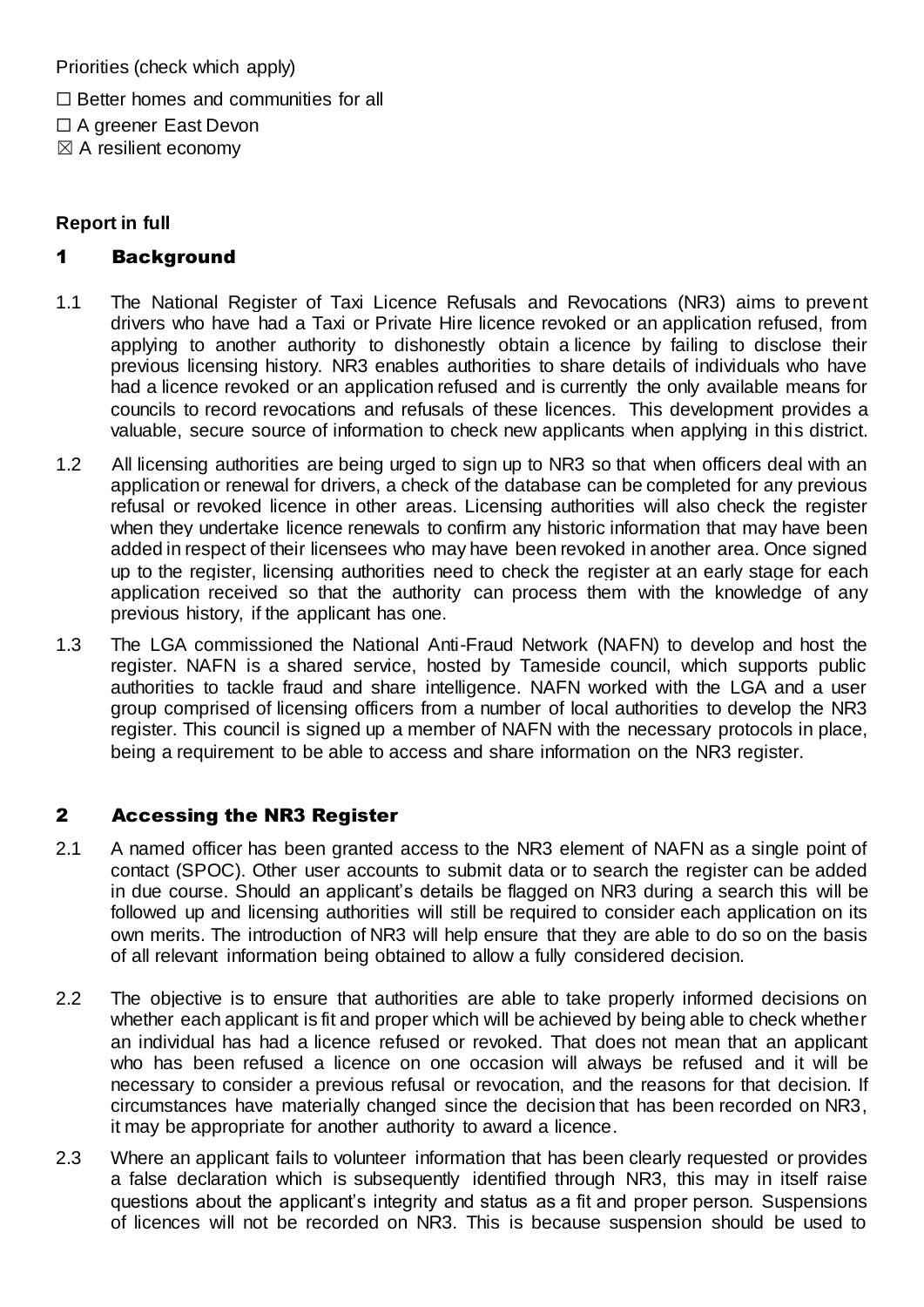address a short-term situation, often concerning driving or medical related issues that are of such immediate importance that suspension is necessary to ensure public protection.

2.4 Applicants must be informed of the existence of the NR3 register and that it will be checked when they apply for a licence. They must also be informed that their personal data will be placed on the register if at any time their licence is revoked or renewal is refused. The only additional Personal Data that will be collected to that already required from Taxi and Private Hire licensees will be the applicant's National Insurance number.

## 3 Historic Data

- 3.1 In addition to this authority signing up and commencing checks of NR3, officers will commence the work to populate the register with the historic data of previous licence revocations and refusals in this district. This will help inform other authorities that conduct searches and before any historic data is added, authorities must notify those individuals in writing. Historic information on refusals and revocations of licences will be added to the register in accordance with data protection and will be held on NR3 for 25 years.
- 3.2 Transferring details of the relevant data that is to be held on the database will be in line with the council's current retention policy to hold such data. Applicants that have been refused or licence holders that have seen their licence revoked in the last 6 years will be notified in writing about our use of the register. Those persons refused or revoked within the past 6 years will have limited personal data published on the NR3 register and that information will not be published on NR3 until after all available appeal routes have expired.

### 4 Impact on Licensing Service

- 4.1. There will be additional workload to Licensing Officers from use of this register to check applicants. Officers have been engaged in the necessary work to deliver the implementation for accessing and checking the register which has required changes to applications forms, to the licensing database, revising privacy notices and updating web pages. Work will be necessary by notifying applicants and existing licensees that the authority has signed up to the register and that if their licence is subsequently revoked, that details will be recorded on the system.
- 4.2 The introduction and use of this register is considered as being in the public interest to protect the public. The DofT has written to licensing authorities and Council leaders emphasising the requirement to sign up and detailing that by not sharing relevant information risks facilitating the few dishonest individuals who fail to disclose any previous licensing history. The DofT has urged authorities that have not signed up to use NR3 to do so as soon as possible because the effectiveness of the database depends on all licensing authorities using it.
- 4.3 That approach is now being mandated under a private members bill currently in the late stages as the [Taxis and Private Hire Vehicles \(Safeguarding and Road Safety\) Bill](https://publications.parliament.uk/pa/bills/cbill/58-02/0022/210022.pdf) progressing through the House of Lords.
- 4.4 The introduction of the NR3 register will further increase consistency when considering standards for the fit and proper test. Officers continue with the separate, ongoing work to revise the Councils Taxi and Private Hire Vehicle Policy for Members to fully consider at a future meeting of this Committee this year. The policy has raised standards, brought consistency and guides applicants and decision makers.
- 4.5 There are no financial costs for implementing sign-on other than the officer time in preparing readiness, and by conducting the checks of all applicants and by notifying those concerned.

### 5 Recommendation